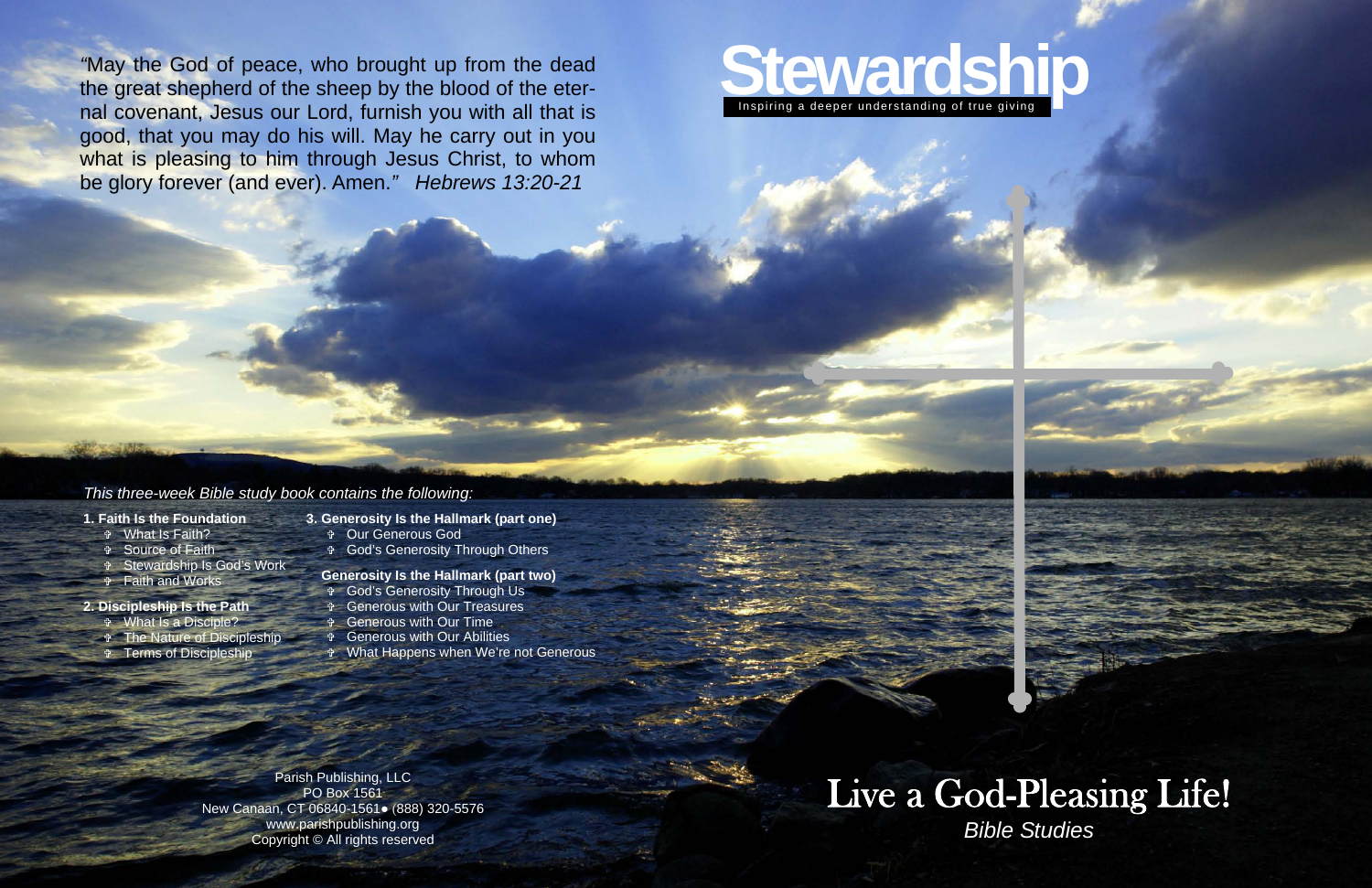## **Bible Study 2**

### **Discipleship Is the Path**

#### **Prayer:**

Dear heavenly Father, we thank you for the privilege of being your instruments to tell others about the life-saving Gospel. Continue to grant us hearts that seek the lost. Help us to share your love and light in us with others. We pray that this study on discipleship will help us to be more faithful in our discipleship. Bless this time, and may all that we say and do give you honor and glory. In Christ's name we pray. **Amen.**  ather, we thank you for the privilege of being your instruments to<br>ing Gospel. Continue to grant us hearts that seek the lost. Help us t<br>us with others. We pray that this study on discipleship will help us<br>scipleship. Bles

#### **What Is a Disciple?**

What is a disciple? Jesus' last command before his ascension was, "*Therefore go and make disciples of all nations"* (Matthew 28:19). How do we do that? To make disciples, we have to be disciples, don't we? To answer the question, "What is a disciple?" we may first examine how we become disciples. last command before his ascenses<br>tithew 28:19). How do we do that<br>wer the question, "What is a disc

In Matthew 4:19, we read Jesus' words to Peter and Andrew: *"Come, follow me."* He said, *"Come,"* and *"At once they [Peter and Andrew] left their nets and followed him"* (Matthew 4:20).

In this short exchange we find the answers to both our questions. We become disciples when Jesus calls us, and we follow. Jesus chooses his disciples. He calls his disciples today just as he did at the beginning of his earthly ministry. Not one of the original twelve initiated this contact. Although Philip brought Nathanael to Jesus, it was still Jesus who issued the call. Jesus told him, *"I saw you while you were still under the fig tree before Philip called you"* (John 1:48). It was Jesus who made the disciples his own and called them to a God-pleasing life of discipleship. They gave not only their first and best to their Lord, they gave their all. once they [Peter and Andrew] left their nets and followed him" (Matamge we find the answers to both our<br>ecome disciples when Jesus calls us,<br>Jesus chooses his disciples. He calls<br>ay just as he did at the beginning of<br>try.



of these we read about in Luke 9:57-58. *"I will follow you wherever you go,"* this would-be disciple promised, but, when Jesus gave him the conditions, saying, *". . . the Son of Man has no place to lay his head,"* the applicant is not heard from again. The first condition of discipleship is that Jesus must call us. Without his call, we are not equipped to make the sacrifices required for the calling.